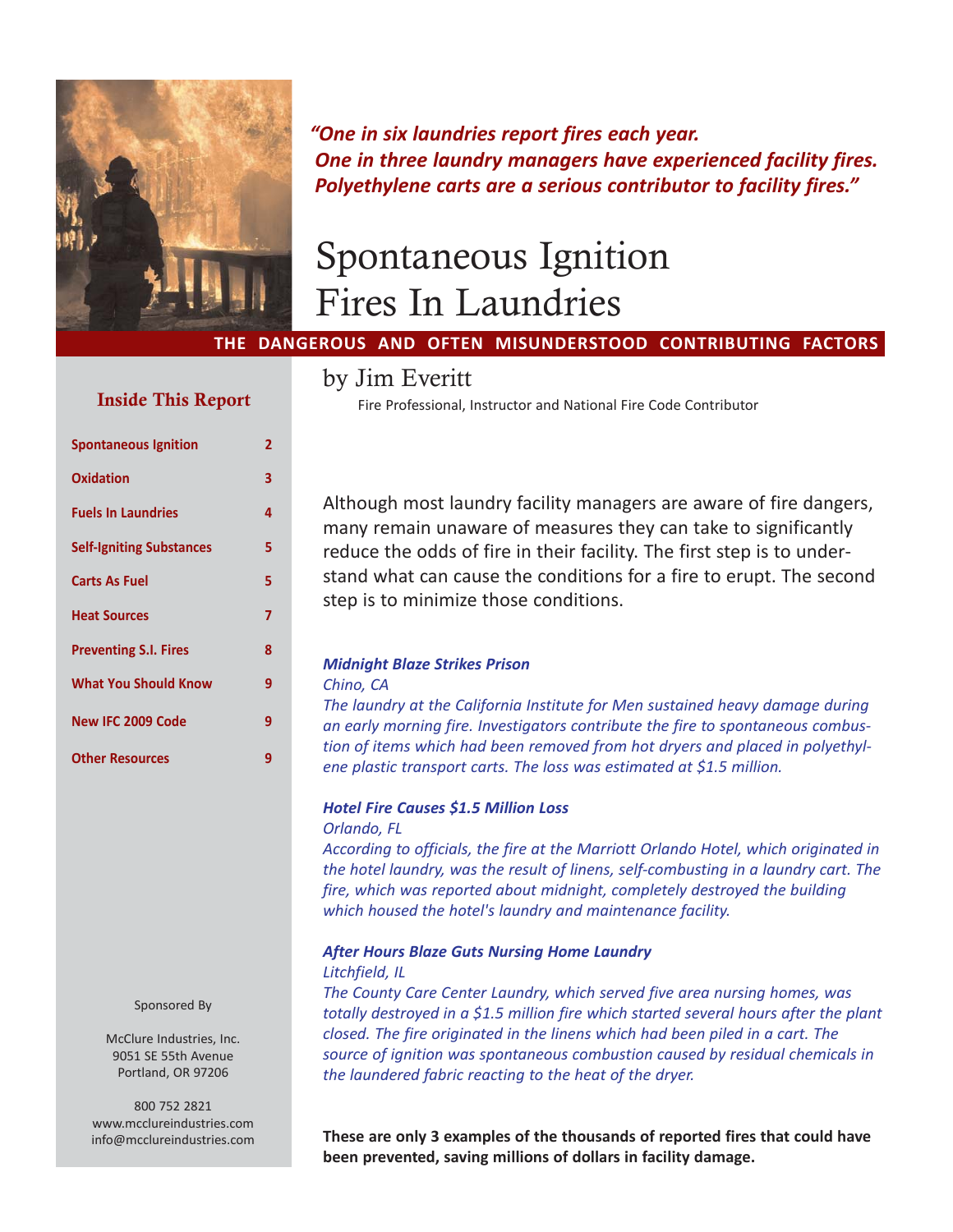# **"Analysis of the facts leads to the conclusion that it is not dryer heat alone, but spontaneous ignition that causes the vast majority of laundry fires.**

Properly functioning dryers do not produce temperatures high enough to cause ignition. Commercial dryers must meet American National Standards Institute requirements for safe operation to obtain design certification from the American Gas Association. Utilities will not supply gas to uncertified appliances. The ANSI standard limits dryer temperature settings to a maximum of 225 degrees F. A temperature limiting mechanism must be incorporated into the drying chamber discharge temperature to less than 250 degrees F, even when the blower has failed, and the lint screen and vent is blocked. One of the required tests measures the highest temperature in the drying load in ten locations. The temperatures record cannot exceed 240 degrees F in more than five. (sic. locations) The range of minimum auto ignition temperatures for textiles is 490 degrees to 1060 degrees F. The lowest ignition temperature for any is nearly twice that allowed by the standard. Laundry fires related to the drying process, that where not malfunction of the drying system, can be demonstrated are almost certainly spontaneous ignition fires."

- John Vassiliades, The Journal, April 2000

# **"As a 35 year member of the Fire Prevention and Investigation community, I have noted 3 distinct times in the laundry cycle where spontaneous ignition occurs:"**

- **1. Laundry waiting in carts or trucks for processing**
- **2. During the dryer cool-down process**
- **3. Laundry removed from the dryer awaiting processing or distributio**n

# **What Is Spontaneous Ignition (Combustion)?**

Webster defines "spontaneous ignition" as: *Self-ignition of combustible material through chemical action as oxidation of its constituents*

Dr. Paula Beever, in the SFPE Handbook of Fire Prevention Engineering<sub>5</sub> defines spontaneous combustion as *"the culmination of a runaway temperature rise in a body of combustible material, which arises as a result of heat generated by some process taking place within the body."*

# **There are 3 types of spontaneous ignition.**

- 1. That which occurs in piles of organic material such as hay, where heat is generated by bacteria, molds and fungi.
- 2. Spot heating of trapped gasses and particles in a space, such as in coal mine fires.
- 3. Materials that are reactive at normal ambient temperatures, where a heat source is not required as occurs in piles of laundry.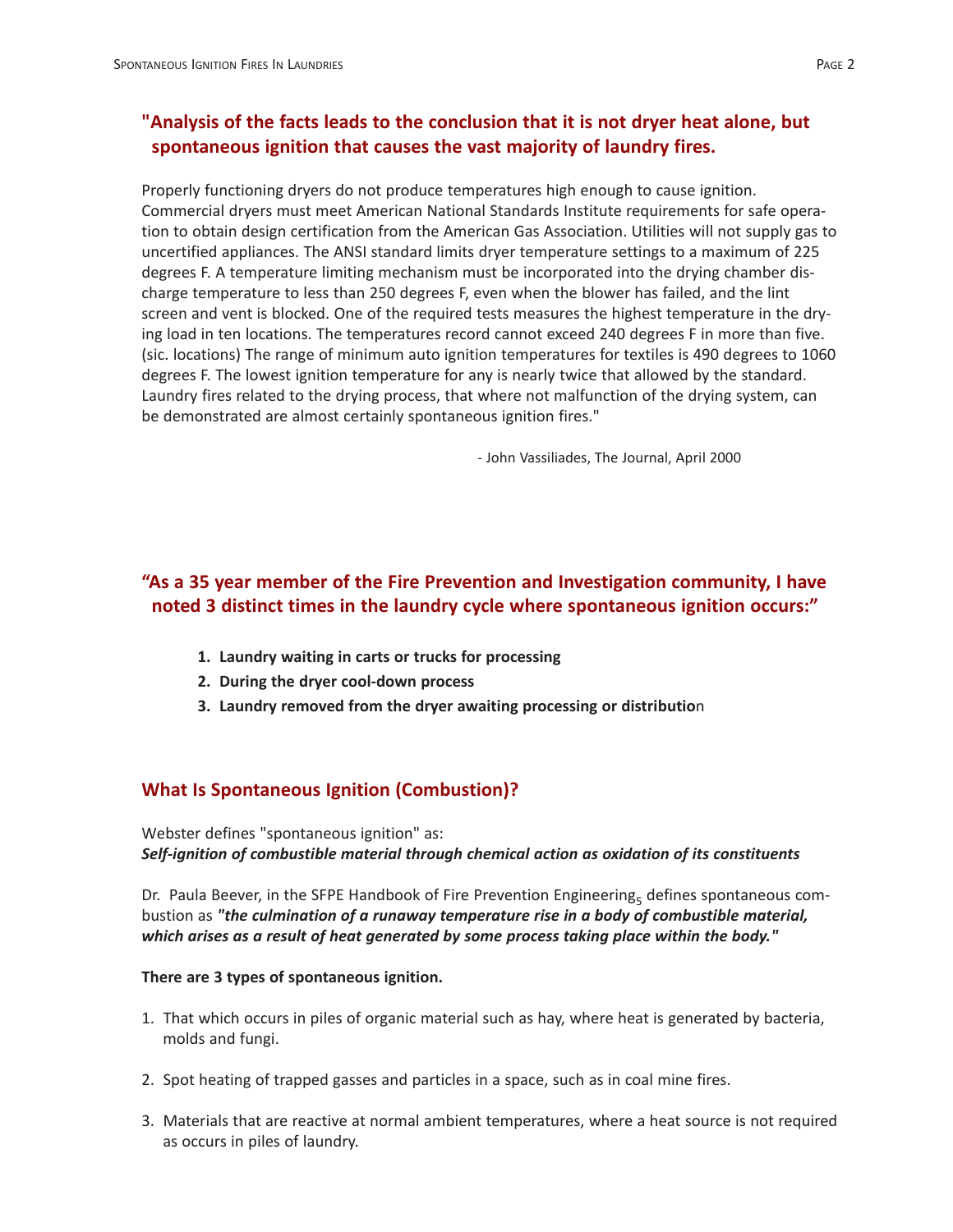# **Spontaneous Ignition is a more complex process than short definitions can relate, and requires a series of factors that are unfortunately commonly found in laundry facilities.**

In Oregon, there have been 3 large-loss exterior fires in large, a nationally prominent commercial laundry within the last 4 years. Each of these fires had components in common. In each of the fires linen and uniforms were placed in large linen carts to sit outside the building for several hours on a warm day. Two of the fires ignited in polyethylene carts; one fire ignited in a steel cage cart. These fires had the three components that lead to spontaneous ignition: fuel, contaminants, and ambient temperature in sufficient mass to insulate the heat reaction, not allowing for internal generated heat dissipation.

Further contributing to 2 of the fires, was the use of polyethylene carts. Polyethylene ignites, burns and melts at fairly low temperatures and becomes fully engaged in fire within 3 minutes, thereby further fueling the already existing fire. It should be noted that the fire loss associated with the polyethylene carts more than doubled the losses to the structures and neighboring buildings than did the fire that began in the steel cage cart.

Spontaneous ignition fires in laundries are common enough to warrant understanding how they start, so measures can be taken to minimize this threat to property and business.



In order for any fire to start, 3 conditions must be present. These conditions are fuel, an oxidizing agent and a heat source as represented by the Fire Triangle.

The following is a short discussion of each of the components that contribute to a fire ignition.

# **What Is Oxidation?**

Oxidation is the combination of materials with oxygen that produces a breakdown of the material. In the case of fire, it is the reaction of combustible material (fuel, or "contaminates") with oxygen that produces heat release. When heat release increases, so does the temperature. As the temperature increases so does oxidation. When heat cannot be dissipated, but instead builds upon itself, fire can result depending upon how combustible the material is. The more flammable the material is, and the more dense the pile of the material is, the greater is the opportunity for fire proportionately.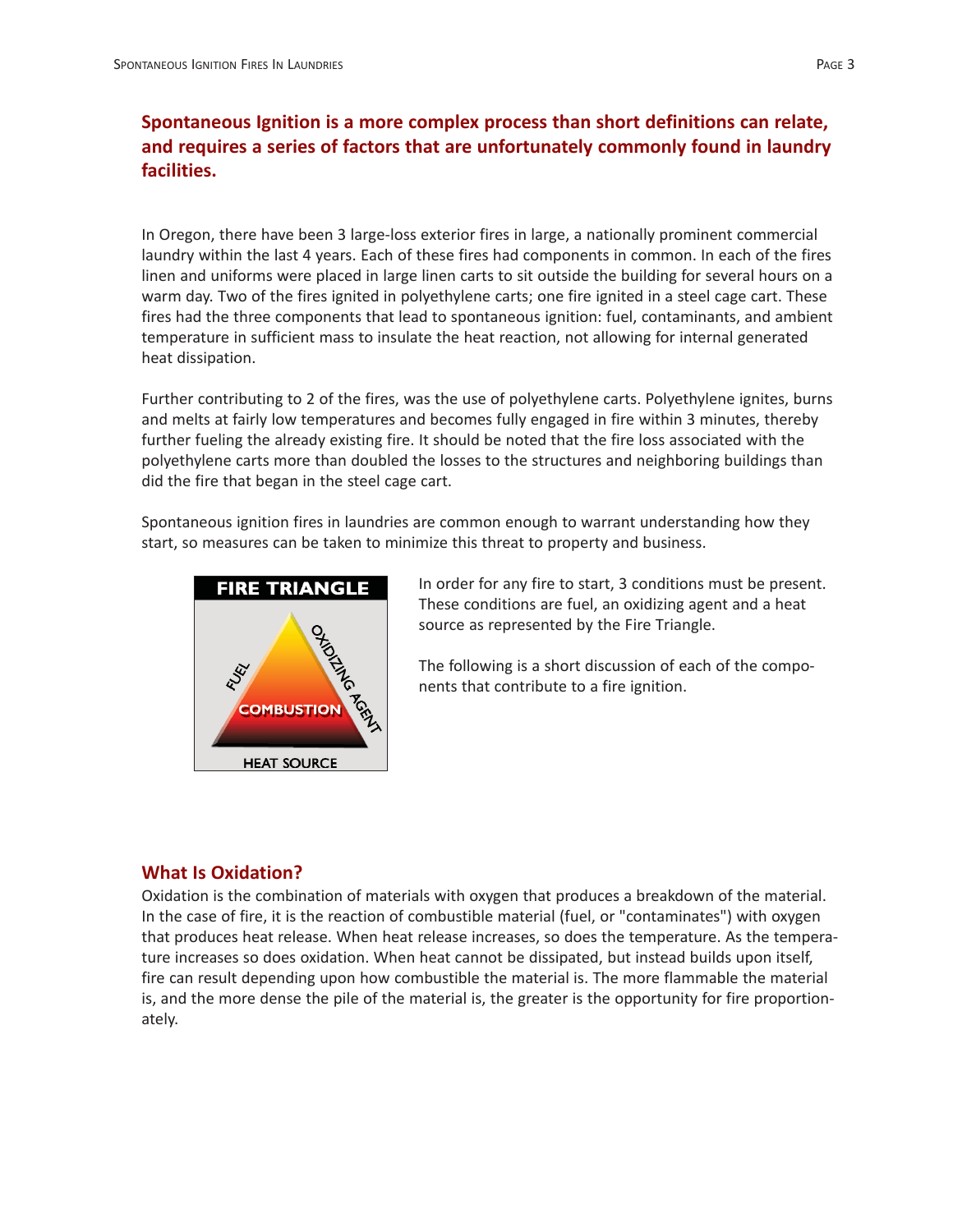#### **Fuel Source #1**

By the very nature of the laundry industry, linens, especially those with a high cotton content, are combustible either as cloths, uniforms, rags or lint. The ignition point for these materials is referred to as the critical surface temperature. Cotton begins to oxidize at a surface temperature of 95 degrees centigrade. Oxidization (the decaying process) creates its own heat. **If materials are not allowed to cool down after the drying process, are placed in carts or folded and stored tightly, because they are hot and moist, oxidation continues. Oxidation continues to build on itself until the material reaches critical surface temperature and self-ignites.**

#### **Fuel Source #2**

Another source of fuel in laundries is contaminates held in fabric either before laundering, or traces left in the fabric after laundering such as **cleaning products, oils and fats. If the laundering process is not enough to remove these contaminates from fabric, the opportunity for fire from spontaneous ignition increases.**

#### *Early Morning Fire Destroys Laundry*

*Findlay, OH*

*Fire officials blame spontaneous combustion of processed linens piled in a laundry cart for the 3:30 am blaze that caused an estimated \$5 million damage to City Laundry. Test results indicate the clean, warm garments piled in a cart waiting to be folded during the next shift, contained traces of linseed oil.*

**Spontaneous ignition fires in janitorial areas, laundry processing facilities, temporary laundry storage areas, coin-op laundries and restaurants are all too common. Why?** Because even small amounts of cleaning products, oils and fats in cleaning rags, mop heads and linens piled or stored tightly together cause increased spontaneous fire risk. Even if the linens, rags or mop heads have been laundered, they can still hold enough contaminate traces to add fuel to the oxidation process that causes spontaneous ignition.

#### **The conditions for spontaneous ignition within laundries are always present. They are:**

- 1. Heat
- 2. Combustible fabric
- 3. Substances subject to spontaneous heating

The Consumer Product Safety Commission conducted tests on cotton towels containing unsaturated cooking oils including canola, corn, sunflower and soybean. In the laundering process these oils had the potential to ignite especially when dried, folded, stacked or piled. Test results demonstrated that towels with 20% of their weight in oil after being laundered combusted in the dryer or after the towels were removed from the dryer.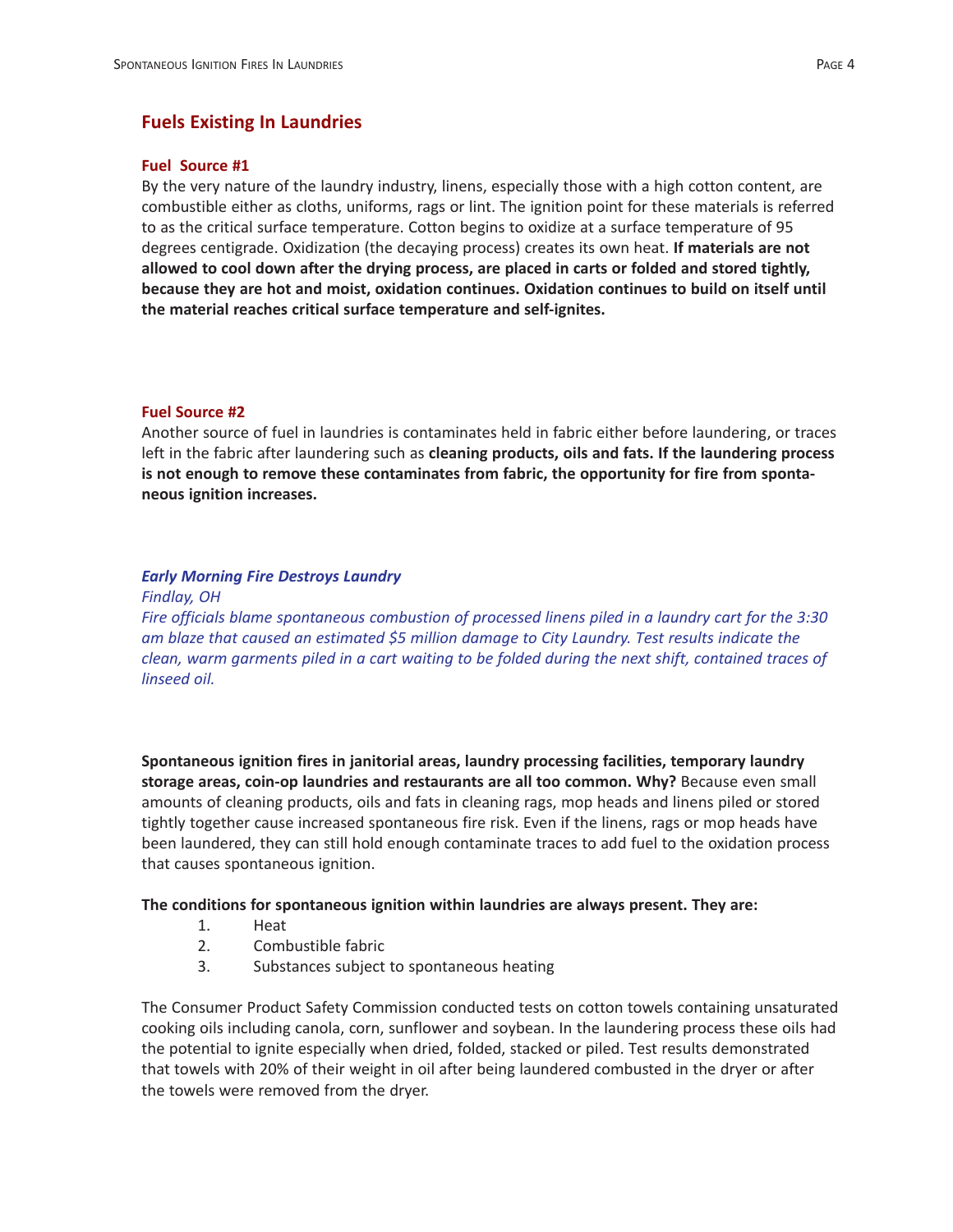The National Fire Protection Handbook lists over 70 common materials which are subject to spontaneous heating.<sub>2</sub> Below is a partial list of common oils that could be in commercial laundries at any time, but probably are present in varying amounts and mixtures at any given time.

| <b>Material</b> | <b>Danger</b> | <b>Conditions For Fire</b>               |
|-----------------|---------------|------------------------------------------|
| Castor Oil      | Slight        | Fabrics in poorly ventilated piles       |
| Coconut Oil     | Slight        | Dangerous in fabrics                     |
| Corn Oil        | Moderate      | Dangerous in heated piles                |
| Cotton Seed Oil | Moderate      | Fabrics in poorly ventilated piles       |
| Fish Oil        | High          | Saturated fabrics                        |
| Lard Oil        | Slight        | Dangerous in fabrics                     |
| Linseed Oil     | High          | Extremely dangerous in saturated fabrics |
| Oleo Oil        | Slight        | May heat in saturated fabrics            |
| Olive Oil       | Moderate      | Fabrics in poorly ventilated piles       |
| Palm Oil        | Low           | Fabrics in poorly ventilated piles       |
| Peanut Oil      | Low           | Fabrics in poorly ventilated piles       |
| Pine Oil        | Moderate      | Fabrics in poorly ventilated piles       |
| Soybean Oil     | Moderate      | May heat in saturated fabrics            |
| Tung Oil        | Moderate      | Fabrics in poorly ventilated piles       |

Source: NFPA Handbook Nineteenth Edition

## **Fuel Source #3**

**Polyethylene carts, trucks and containers are a huge contributor to fires both in numbers and severity. As mentioned earlier in this report, fires in which polyethylene carts are involved can more than double the fire loss to facilities and neighboring structures.**

Numerous tests have been performed to determine how fast polyethylene containers catch fire, and how soon that fire spreads to neighboring combustible materials. Time after time, test after test, independent laboratory after independent laboratory, the results remain the same.

Carts made from polyethylene burn, release toxic gasses, melt and flow burning polyethylene liquid, adding fuel to any fire. Period. Why? They are made of petroleum based materials. They have nearly the same heat release rate as premium gasoline.

*"If This Were True, It Would Be Illegal To Use Them", you might think.* 

**Fire Codes Have Recently Changed Because Data Supports The Proven Dangers Of Polyethylene Containers, Trucks And Carts.**

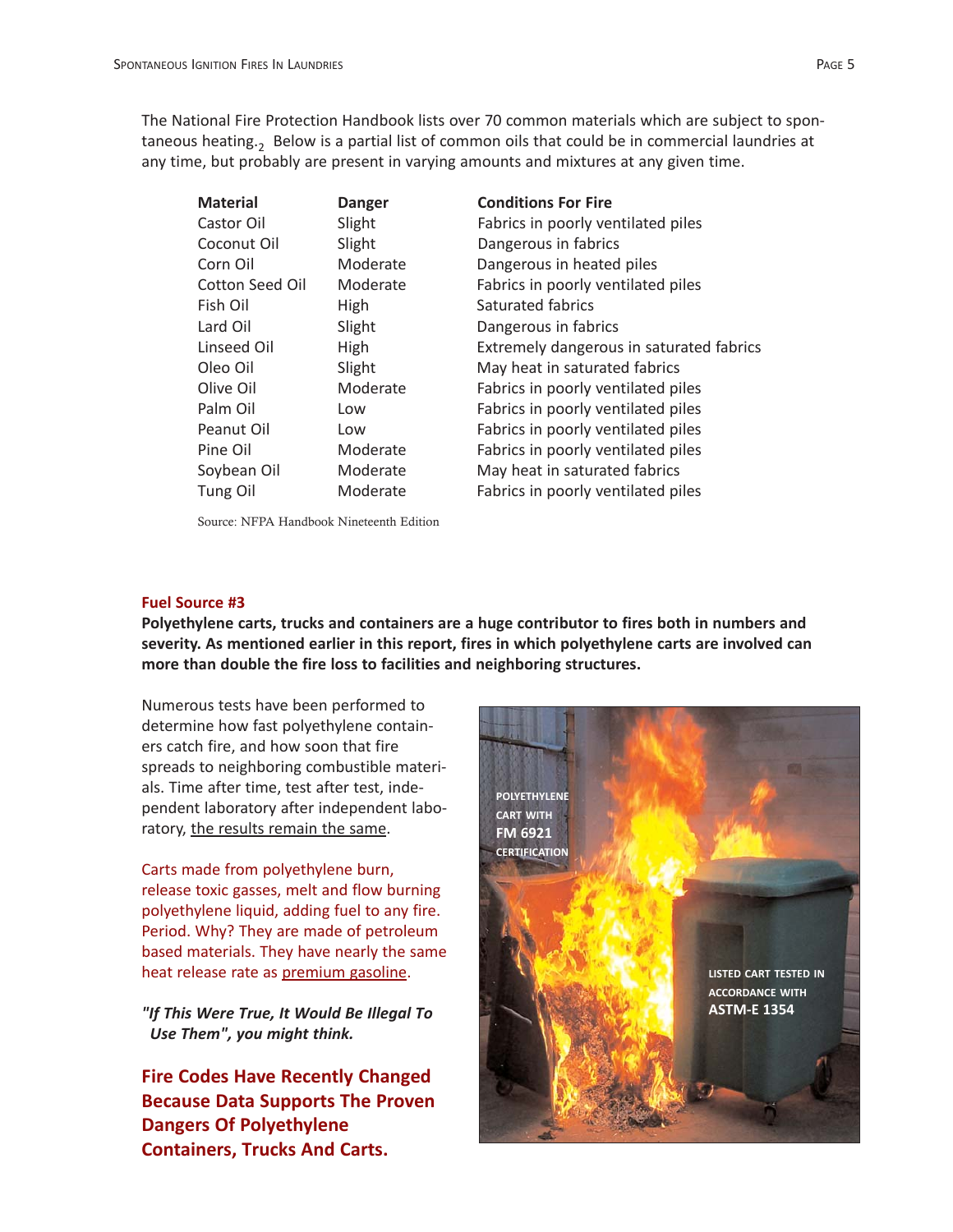# **Cart selection is a contributing factor in laundry fires. As previously discussed, heat, fuel and oxygen play integral roles in the combustion process. The selection of carts play a significant role on the fuel side of the fire triangle.**

Consider that polyethylene is derived from petroleum and becomes a combustible liquid at relatively low temperatures, 120-130 degrees Centigrade, or 240-266 degrees Fahrenheit.

Further, comparison is necessary when you consider the fuel content of Polyethylene is 20,040 BTU per pound(4) to that of cotton at 6,894 BTU per pound. You now have added 3 times the fuel, not

to mention that polyethylene burns and runs across the floor, setting other combustibles on fire at an exponential rate.

The National Fire Protection Agency (NFPA), the International Fire Code (IFC) and California Title 19 have provisions which require materials including those susceptible to spontaneous ignition to be in listed containers, which are designed to contain or suppress a fire, and not contribute additional fuels. **Codes require that listed containers obtain a certification by an independent testing laboratory according to ASTM-E 1354, a cone calorimeter test. No other test is recognized as a valid fire test by fire professionals and code enforcement officers. Period.**

**No other certification including the often mentioned Factory Mutual 6921 certifies fire retardant materials, as many professionals erroneously believe. To not KNOW the differences between ASTM-E 1354 and FM 6921 is a fatal mistake.**

**Polyethylene laundry carts do NOT meet NFPA or IFC requirements because they cannot pass the cone calorimeter test specified in ASTM-E 1354.**



# **CONE CALORIMETER TEST RESULTS** Warnock Hersey/; Intertek Testing Laboratories

| <b>POLYETHYLENE</b> | POLYETHYLENE CART PANELS - flame spread 255.82<br>"Test specimen ignited shortly after flame impingement and traveled the<br>standard 15 inches and beyond in 2 minutes, 50 seconds. Thick streams of<br>flaming, dripping (melted polyethylene) produced a pool of flaming<br>sample residue in the collecting tray positioned beneath the test unit.<br>Flame heights from the flaming residue reached 2-3 feet. Test was<br>terminated (approx 3.30) to prevent damage to test apparatus and<br>danger to personnel. Excessive smoke generation was observed."<br>Peak heat release and heat flux could not be determined due to test<br>termination. |
|---------------------|----------------------------------------------------------------------------------------------------------------------------------------------------------------------------------------------------------------------------------------------------------------------------------------------------------------------------------------------------------------------------------------------------------------------------------------------------------------------------------------------------------------------------------------------------------------------------------------------------------------------------------------------------------|
| <b>LISTED CART</b>  | <b>SANITRUX CART PANELS - flame spread 13.60</b><br>Three tests were conducted with exposure for 15 minutes each. "Slight<br>charring and cracking to 12" scribed line. Heat checking noted. Slight<br>flashing was observed."                                                                                                                                                                                                                                                                                                                                                                                                                           |
|                     | Peak heat release: 133.8kW/m2<br>Heat flux: 35 kW/m2                                                                                                                                                                                                                                                                                                                                                                                                                                                                                                                                                                                                     |

Note: better than code mandates for fire retardant classification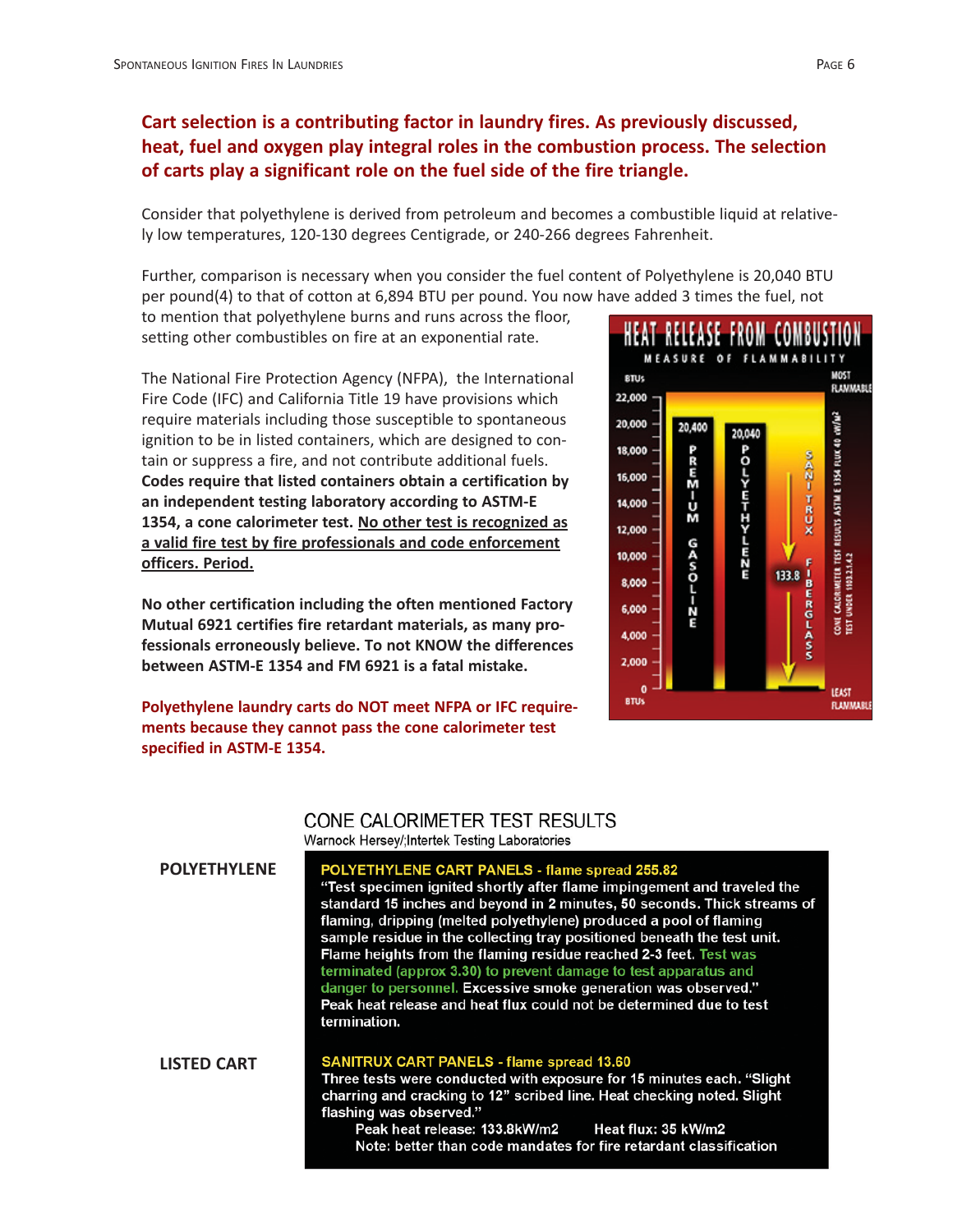# *"It makes little sense that non-sprinklered laundries continue to operate without listed containers!"*

#### *Hospital Laundry Fire Destroys*

*Victoria, BC*

*Spontaneous combustion was blamed for the fire which gutted the Glendale Laundry. Despite the laundry's automatic alarm system, which was activated at 10:12 pm. The fire caused an estimated \$2.3 million damage. Fire officials found evidence that the fire had started in three or four of a group of 25 plastic laundry carts that were filled with linen waiting to be ironed.*

# **Heat Sources In Laundries That Contribute To Spontaneous Ignition**

- 1. Heat from oxidation before the laundering process **when piled in carts**
- 2. Heat from the dryer
- 3. Ambient heat of the linens after drying and piled in carts **without sufficient cool-down**
- 4. Heat generated by **linens stored in a constantly warm place as in a sunny area thereby adding to heat contained by them from the drying process**
- 5. Stacks or piles of **linen still warm and moist from folding**

Fires associated with dryers present a more complex situation in that the dryer is a listed appliance with high temperature limitation switches. Some have moisture sensors; some have heat detectors, sprinkler systems, preprogrammed cool-down cycles and temperature settings for each type of fabric. But what is common to all dryer fires is that the wash process is insufficient to remove all the contaminants, and the human factor of rushing the cool-down process to meet deadlines or leaving laundry in the dryer is always a problem that can lead to spontaneous ignition.

Fires associated with laundry removed from the dryer are offshoots of insufficient cool down time, not being fully cleaned and contain residual moisture. When the laundry is piled or stacked together, it is not able to dissipate its heat. Because it is hot, moist and contains residual contaminates, the oxidizing process continues. If the mass of laundry is large enough to insulate the oxidizing reaction, it will ignite a fire. $3$ 

*Neil Dennis, a CLA member in Australia, wrote to the Association last spring about a spontaneous combustion situation he viewed first-hand. He had laundered 120 oil "tea towels." When the towels finished in the dryer, he spread the hot toweling around his storage area, not wanting to leave them in a bundle, for fear of spontaneous combustion. "Thinking that I had taken all the precaution needed, I gave it no more thought, until the phone rang at 5:00 the next morning," Dennis wrote.* "No *matter how careful you are, or how many precautions you take, you can still be caught with a spontaneous combustion fire."*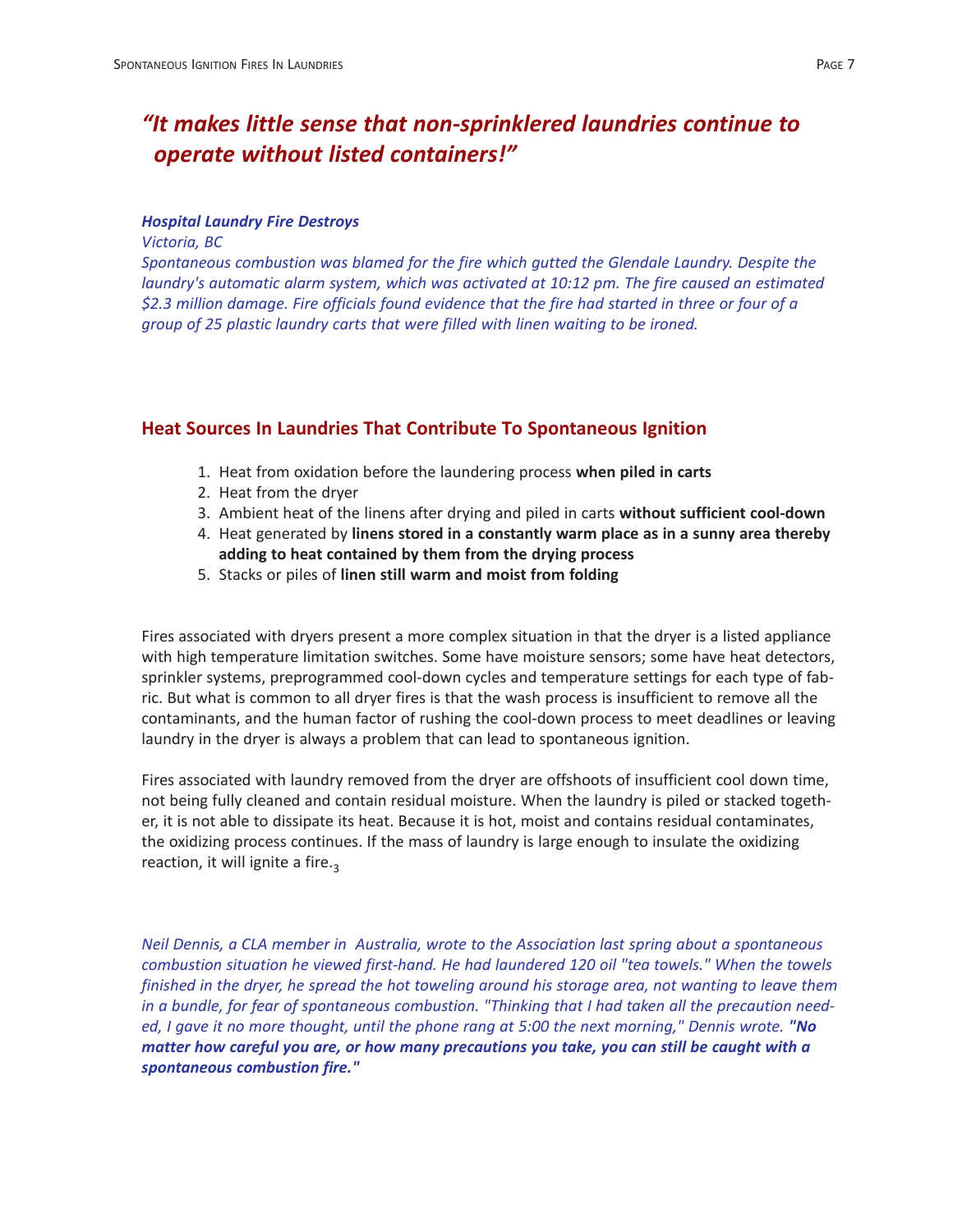# **Take Measures To Prevent Spontaneous Ignition Fires In Your Laundry Facility**

No matter how obvious it may seem, the following steps should be taken to reduce the incident of spontaneous ignition fires. Remember the fire triangle and eliminate contributing factors.



# **Eliminate fuel (contaminants):**

- 1. Evaluate wash temperatures and detergent formulations for optimum removal of contaminants.
- 2. Do not dry mop heads in dryer; line dry only.

# **Eliminate heat:**

- 1. Train managers and workers about spontaneous ignition and contaminates susceptible to oxidizing or self-heating.  $2$
- 2. If dryers do not have high temperature limitation switches or moisture, meters installation is recommended to monitor and regulate load temperatures.
- 3. Develop dryer maintenance schedules to include regular lint removal; keep a log.
- 4. Fire suppression systems in dryers is recommended.

# **Eliminate oxidation:**

- 1. Train dryer operators regarding operating temperatures and cool-down times for each type of fabric.
- 2. When hot laundry is removed from the cart, process it immediately so heat does not build up in the cart. **Do not leave overnight.**
- 3. Process soiled laundry immediately or store away from non-sprinklered buildings in listed (fire retardant) containers to contain possible fires.

# **Prepare for a fire occurance:**

- 1. Laundry buildings should have sprinkler systems and monitored early warning detection systems.  $2$
- 2. Purchase only non-combustible or fire retardant containers that are listed and certified according to ASTM-E 1354.
- 3. Maintain fire extinguishers and train in their use annually.
- 4. Have a plan to react to fire and train regularly in its implementation. Keep records.